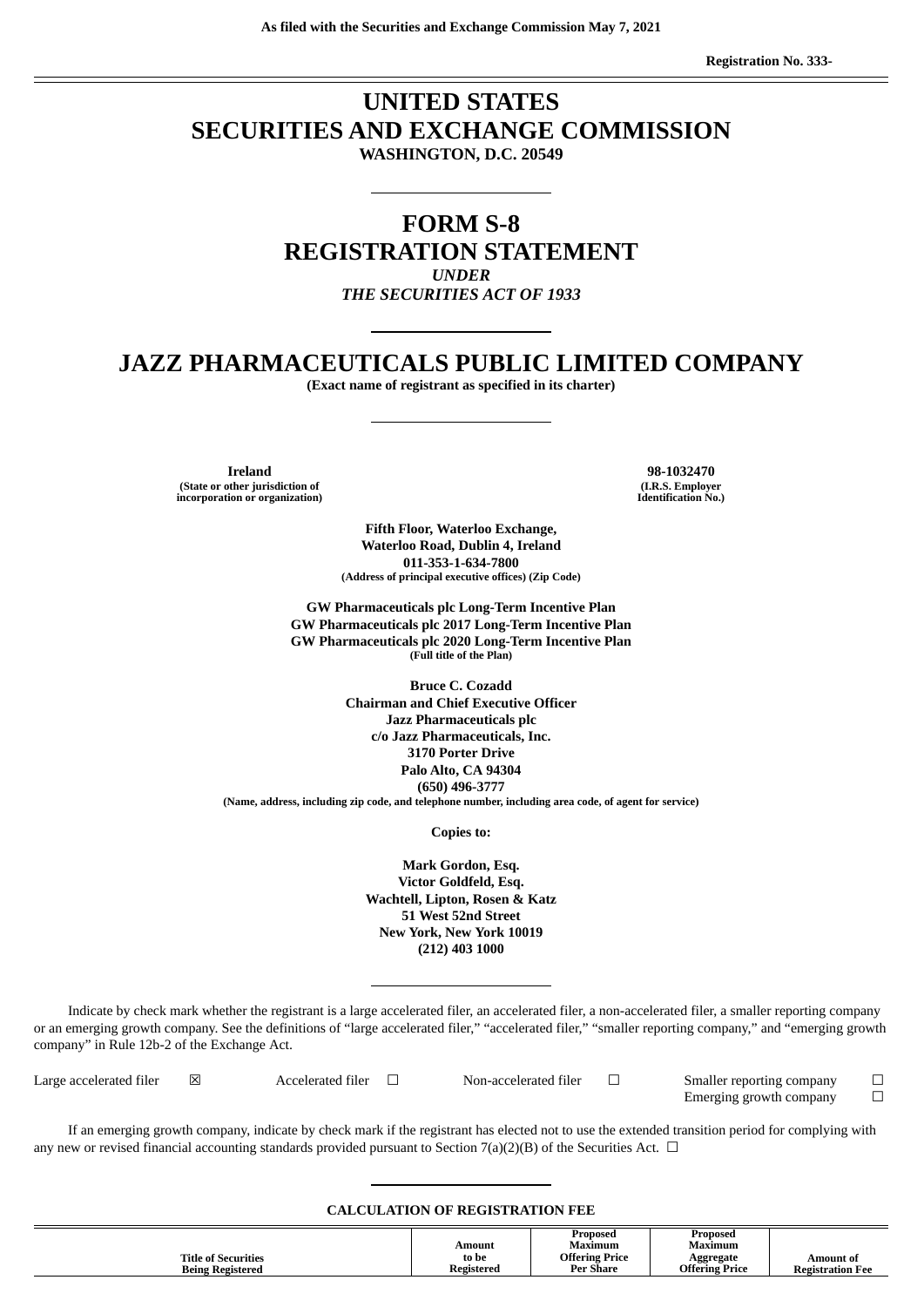| Ordinary Shares, nominal value \$0.0001 per share of Jazz      |                 |             |                     |                |
|----------------------------------------------------------------|-----------------|-------------|---------------------|----------------|
| Pharmaceuticals Public Limited Company to be issued in respect |                 |             |                     |                |
| of shares reserved under the GW Incentive Plans (as defined    |                 |             |                     |                |
| herein)                                                        | 1,526,682(1)(4) | \$162,49(2) | \$248,070,558,18(2) | \$27,064.50(2) |
| Ordinary Shares, nominal value \$0.0001 per share of Jazz      |                 |             |                     |                |
| Pharmaceuticals Public Limited Company to be issued upon the   |                 |             |                     |                |
| exercise of options assumed under the GW Incentive Plans       | 337,793(3)(4)   | \$162.49(2) | \$54,887,984.57(2)  | \$5,988.28(2)  |

 $(1)$  Based on the number of Ordinary Shares of the Registrant (as defined herein) reserved for issuance pursuant to the GW Incentive Plans as of the Effective Time (as defined herein).

(2) Estimated in accordance with Rule 457(h) under the Securities Act, solely for the purpose of calculating the registration fee. The price represents the average high and low prices of the Ordinary Shares, as reported on the Nasdaq Stock Market LLC on May 4, 2021, which was \$162.49.

(3) Based on the number of Ordinary Shares of the Registrant underlying options to acquire Ordinary Shares resulting from the conversion of certain options to acquire GW ADSs (as defined herein) in connection with the Scheme (as defined herein).

(4) Pursuant to Rule 416(a) promulgated under the Securities Act of 1933, as amended (the "Securities Act"), this Registration Statement also covers any additional Ordinary Shares that become issuable under the GW Incentive Plans by reason of any stock dividend, stock split, recapitalization or other similar transaction effected without the Registrant's receipt of consideration that results in an increase in the number of outstanding Ordinary Shares.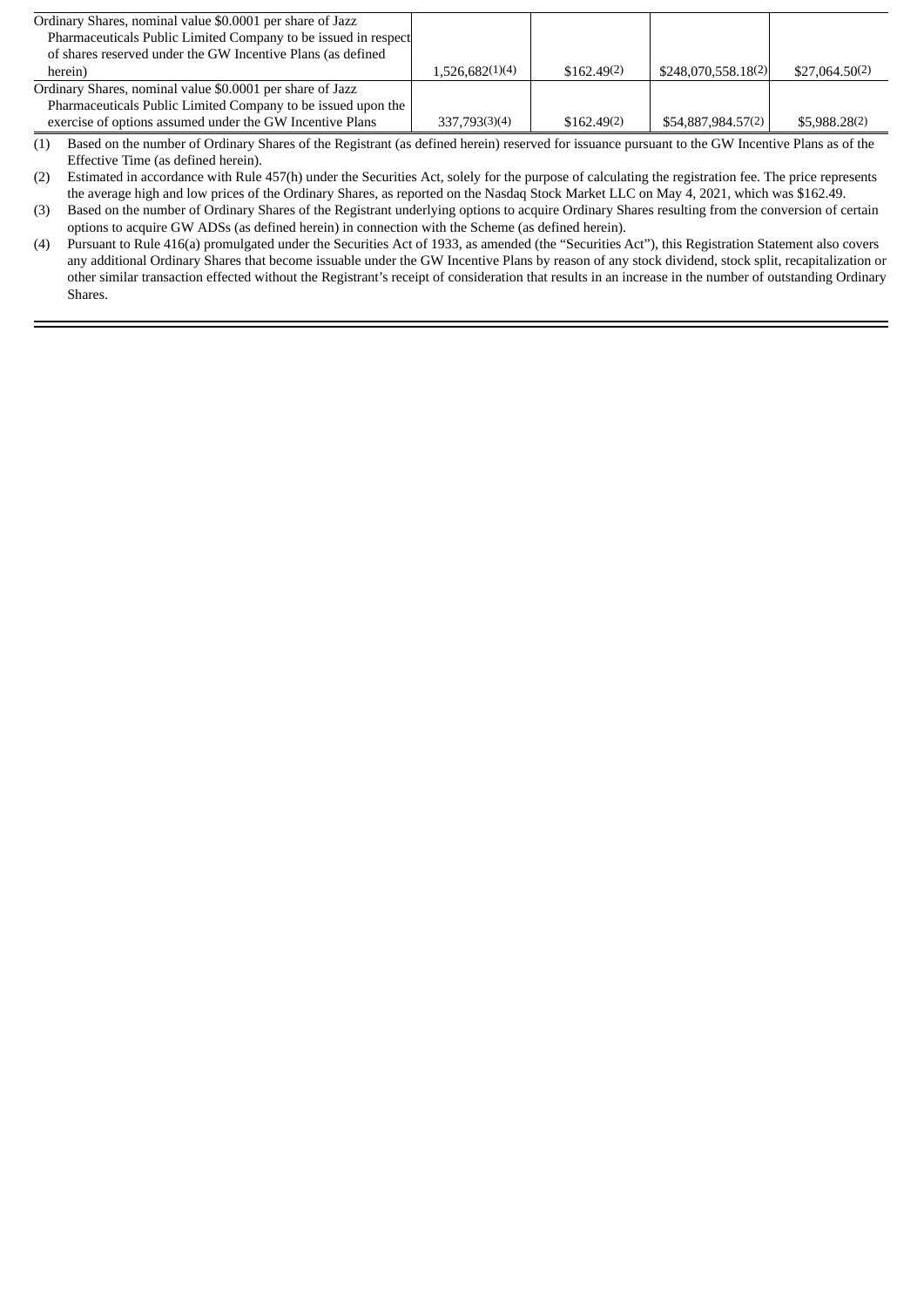## **EXPLANATORY NOTE**

Reference is made herein to that certain Transaction Agreement, dated as of February 3, 2021, by and among Jazz Pharmaceuticals UK Holdings Limited, a private limited company incorporated in England and Wales ("Bidco"), Jazz Pharmaceuticals Public Limited Company, a public limited company incorporated in Ireland (the "Registrant"), of which Bidco is a wholly owned subsidiary, and GW Pharmaceuticals plc, a public limited company incorporated in England and Wales ("GW"), pursuant to which Bidco acquired the entire issued share capital of GW (the "Transaction") pursuant to a scheme of arrangement under Part 26 of the United Kingdom Companies Act 2006 (the "Scheme"). The Scheme became effective on May 5, 2021 and, as a result, GW became an indirect wholly owned subsidiary of the Registrant.

On May 5, 2021, pursuant to the Transaction Agreement, at the effective time of the Scheme (the "Effective Time"), the Registrant assumed the GW Pharmaceuticals plc Long-Term Incentive Plan, GW Pharmaceuticals plc 2017 Long-Term Incentive Plan and GW Pharmaceuticals plc 2020 Long-Term Incentive Plan, each as amended from time to time (the "GW Incentive Plans"), including with respect to any amount of GW ordinary shares (as adjusted pursuant to the terms of the GW Incentive Plans to reflect the impact of the Transaction on the kind and number of shares) that remained (or may again become) available for future issuance thereunder, subject to any limitations under applicable law or any applicable securities exchange listing requirements.

In connection with the assumption of the GW Incentive Plans, Jazz reserved a number of ordinary shares, nominal value \$0.0001 per share, of Jazz Pharmaceuticals Public Limited Company ("Ordinary Shares") for issuance equal to the Geneva Option Exchange Ratio (as defined in the Transaction Agreement) multiplied by the number of American depositary shares of GW (representing a beneficial ownership interest in twelve (12) GW ordinary shares) (each a "GW ADS") that remained available as of the Effective Time for issuance pursuant to the GW Incentive Plans (the "Residual Shares").

Also at the Effective Time, each option to acquire a GW ADS that was granted on or after February 3, 2021 and outstanding and unexercised immediately prior to the Effective Time (each a "2021 Option") became vested and was exercised automatically and cash-settled as to one-third of the grant at the Effective Time, and the remaining two-thirds of the grant was converted into an option to acquire Ordinary Shares ("Jazz Options") (with any performance goals deemed fully satisfied as of the Effective Time and, therefore, converting into time vesting Jazz Options), half of which will vest on the first anniversary of the original grant date and half of which will vest on the second anniversary of the original grant date, subject to accelerated vesting in connection with qualifying terminations of employment. The number of Ordinary Shares subject to each converted Jazz Option was determined by multiplying the Geneva Option Exchange Ratio by the number of GW ADSs subject to the applicable 2021 Option, and the option exercise price of any converted Jazz Option was determined by dividing the 2021 Option exercise price by the same Geneva Option Exchange Ratio.

This Registration Statement registers 1,864,475 Ordinary Shares reserved for issuance under the GW Incentive Plans or that may be issued upon the exercise of the above described Jazz Options.

#### **PART I**

### **INFORMATION REQUIRED IN THE SECTION 10(a) PROSPECTUS**

The documents containing the information specified in Part I of Form S-8 will be delivered to the participants in the GW Incentive Plans as required by Rule 428(b) under the Securities Act. Such documents are not being filed with the Securities and Exchange Commission (the "Commission") as part of this registration statement or as prospectuses or prospectus supplements pursuant to Rule 424 under the Securities Act.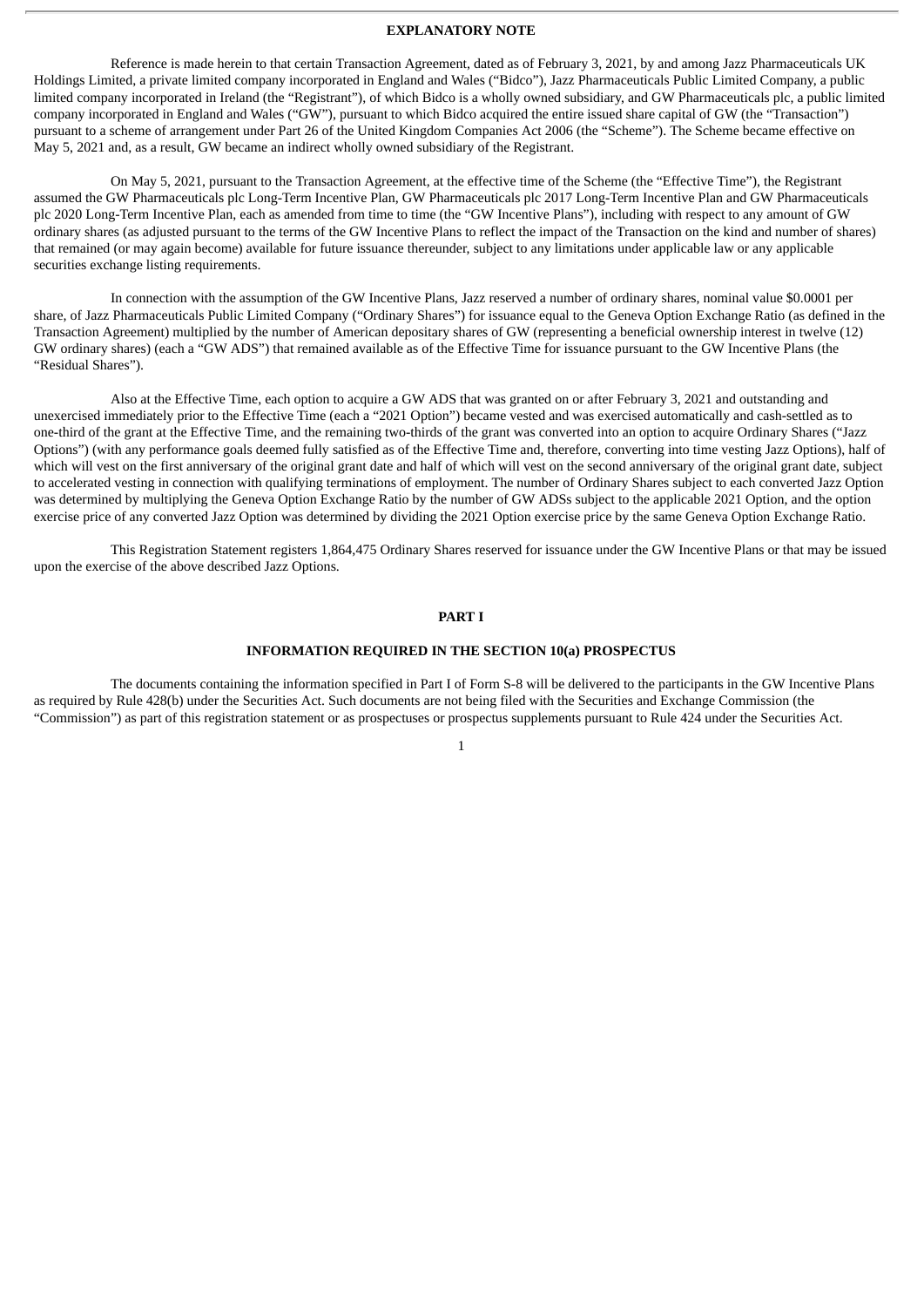## **PART II**

## **INFORMATION REQUIRED IN THE REGISTRATION STATEMENT**

## **ITEM 3. INCORPORATION OF DOCUMENTS BY REFERENCE.**

The following documents filed with the Commission by the Registrant are incorporated in this Registration Statement by reference:

- 1. the Registrant's Annual Report on [Form](http://www.sec.gov/ix?doc=/Archives/edgar/data/0001232524/000123252421000016/jazz-20201231.htm) 10-K for the fiscal year ended December 31, 2020, filed with the Commission on February 23, 2021, as well as the Registrant's Amendment No. 1 on Form [10-K/A](http://www.sec.gov/ix?doc=/Archives/edgar/data/0001232524/000119312521129101/d127043d10ka.htm) to such Annual Report, filed with the Commission on April 23, 2021 (together, the "2020 Form 10-K");
- 2. the Registrant's Quarterly Report on [Form](http://www.sec.gov/ix?doc=/Archives/edgar/data/0001232524/000123252421000031/jazz-20210331.htm) 10-Q for the fiscal quarter ended March 31, 2021, filed with the Commission on May 4, 2021;
- 3. the Registrant's Current Reports on Form 8-K filed with the [Commission](http://www.sec.gov/ix?doc=/Archives/edgar/data/0001232524/000119312521122059/d141575d8k.htm) on [February](http://www.sec.gov/ix?doc=/Archives/edgar/data/0001232524/000119312521026454/d124759d8k.htm) 3, 2021, [February](http://www.sec.gov/ix?doc=/Archives/edgar/data/0001232524/000119312521027577/d117870d8k.htm) 4, 2021, [March](http://www.sec.gov/ix?doc=/Archives/edgar/data/0001232524/000119312521091245/d126484d8k.htm) 23, 2021, April 20, 2021, [April](http://www.sec.gov/ix?doc=/Archives/edgar/data/0001232524/000119312521140517/d191392d8k.htm) 22, [2021](http://www.sec.gov/ix?doc=/Archives/edgar/data/0001232524/000119312521151714/d186026d8k.htm), April 23, 2021, April 29, 2021 and May 5, 2021 (excluding any portion of any such Current Report that was furnished under Item 2.02 or Item 7.01 of Form 8-K and any exhibits related thereto); and
- 4. the Registrant's Current Report on [Form](http://www.sec.gov/Archives/edgar/data/1232524/000119312512015521/d282897d8k12b.htm) 8-K filed with the Commission on January 18, 2012 (which evidences the registration of the Registrant's ordinary shares under Section 12(b) of the Securities Exchange Act of 1934, as amended (the "Exchange Act"), and includes therein a description of the Registrant's ordinary shares), and any amendment or report filed with the Commission for the purpose of updating such description, including Exhibit 4.7 of the 2020 Form 10-K.

All documents subsequently filed by the Registrant pursuant to Sections 13(a), 13(c), 14 and 15(d) of the Exchange Act, other than specific sections of such documents as set forth therein and Current Reports furnished under Item 2.02 or Item 7.01 of Form 8-K and exhibits furnished on such form that relate to such items, prior to the filing of a post-effective amendment to this Registration Statement which indicates that all of the Registrant's Ordinary Shares offered have been sold or which deregisters all of such Ordinary Shares then remaining unsold, shall be deemed to be incorporated by reference in this Registration Statement and to be a part hereof from the date of the filing of such documents; provided, however, that documents or information deemed to have been furnished and not filed in accordance with the rules of the Commission shall not be deemed incorporated by reference into this Registration Statement.

For purposes of this Registration Statement, any statement contained in a document incorporated or deemed to be incorporated by reference herein shall be deemed to be modified or superseded to the extent that a statement contained herein or in any other subsequently filed document which also is or is deemed to be incorporated by reference herein modifies or supersedes such statement. Any such statement so modified or superseded shall not be deemed, except as so modified or superseded, to constitute a part of this Registration Statement.

## **ITEM 4. DESCRIPTION OF SECURITIES.**

Not applicable.

#### **ITEM 5. INTERESTS OF NAMED EXPERTS AND COUNSEL.**

Not applicable.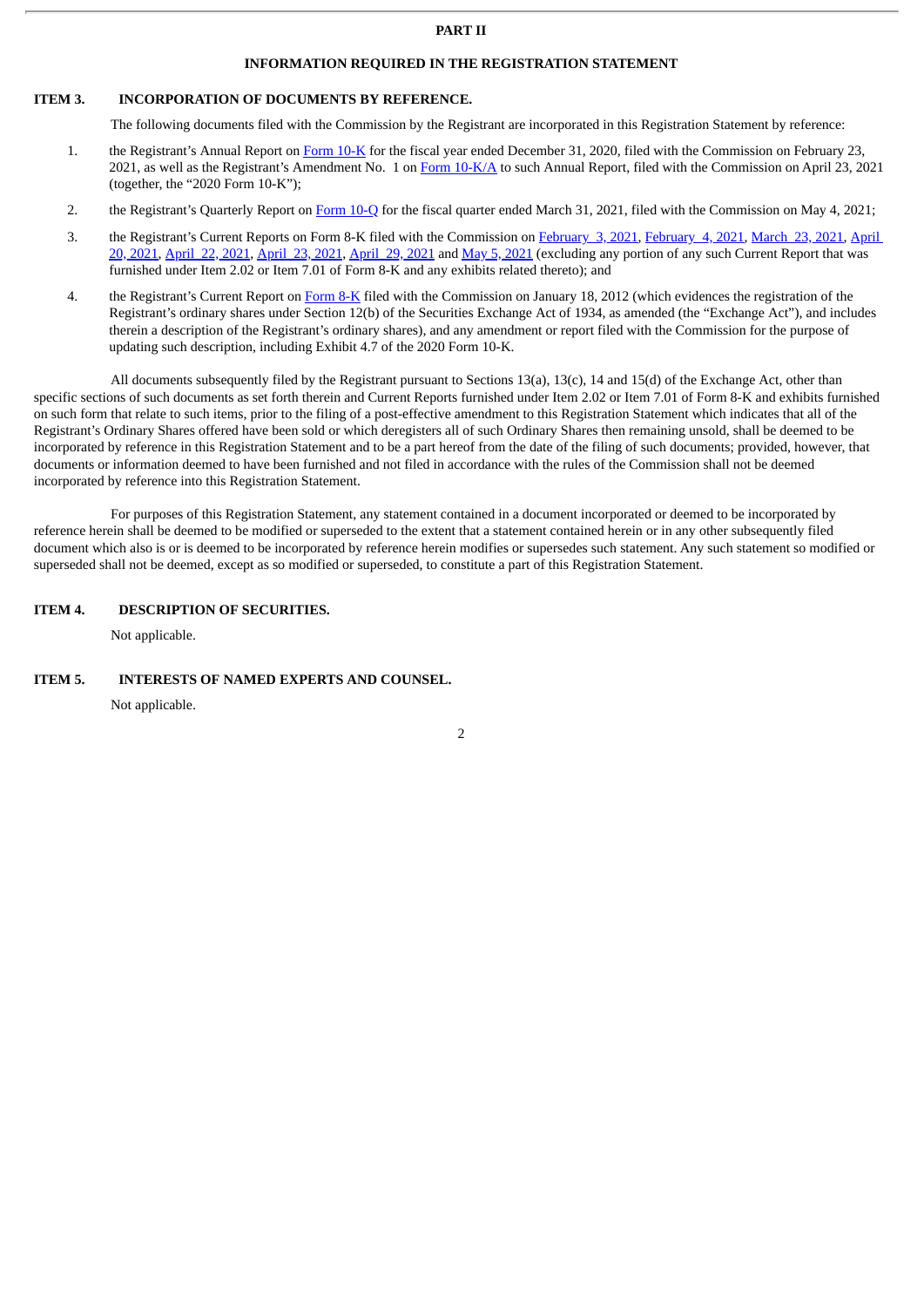## **ITEM 6. INDEMNIFICATION OF DIRECTORS AND OFFICERS.**

Pursuant to the Registrant's memorandum and articles of association, as amended, subject to the provisions of and so far as may be permitted by the Irish Companies Act 2014, every director and secretary of the Registrant may be indemnified by the Registrant against all costs, charges, losses, expenses and liabilities incurred by him or her in the execution and discharge of his or her duties or in relation thereto, including any liability incurred by him or her in defending civil or criminal proceedings which relate to anything done or omitted or alleged to have been done or omitted by him or her as a director, secretary, executive or employee of the Registrant and in which judgment is given in his or her favor (or the proceedings are otherwise disposed of without any finding or admission of any material breach of duty on his part) or in which he or she is acquitted or in connection with any application under any statute for relief from liability in respect of any such act or omission in which relief is granted to him or her by the Irish High Court.

Pursuant to the Registrant's memorandum and articles of association, as amended, subject to the provisions of, and so far as may be permitted by the Irish Companies Act 2014, the Registrant shall indemnify any current or former executive officer of the Registrant (excluding any directors or secretary) or any person who is serving or has served at the request of the Registrant as a director, executive or trustee of another company, joint venture, trust or other enterprise against expenses, including attorneys' fees, judgments, fines and amounts paid in settlement actually and reasonably incurred by him or her in connection with any threatened, pending or completed action, suit or proceeding, whether civil, criminal, administrative or investigative, other than an action by or in the right of the Registrant, to which she or he was, is, or is threatened to be made a party by reason of the fact that she or he is or was such a director, executive or trustee, provided that the indemnity shall not extend to any matter which would render it void pursuant to the Irish Companies Act 2014. Under the Registrant's memorandum and articles of association, as amended, the Registrant's current or former executive officers, however, will not be entitled to indemnification by the Registrant if they have been adjudged to be liable for their own fraud or dishonesty in the performance of duties to the Registrant.

The Registrant has entered into indemnity agreements with each of its directors, its secretary and persons designated as executive officers that require it to indemnify such persons against any and all expenses (including attorneys' fees), witness fees, judgments, fines, penalties, settlements and other amounts incurred (including expenses of a derivative action) in connection with any action, suit or proceeding or alternative dispute resolution mechanism, inquiry, hearing or investigation, whether threatened, pending or completed and whether conducted by the Registrant or any other party, to which any such person may be made a party by reason of the fact that such person is or was a director, officer, employee, consultant, agent or fiduciary of the Registrant or any of its subsidiaries or other affiliated enterprises, provided that such person's conduct did not constitute a breach of his or her duty of loyalty or other fiduciary duty to the Registrant or its shareholders, and was not an act or omission not in good faith or which involved intentional misconduct or a knowing violation of laws. The indemnity agreements also set forth certain procedures that will apply in the event of a claim for indemnification thereunder. The indemnity agreements with certain of the Registrant's directors further provide that, with respect to a director that is serving on the Registrant's board of directors at the direction of a venture or other investment fund or entity, with respect to such indemnitee's service as a director, officer, employee, agent and/or fiduciary of the Registrant, the Registrant's obligations under the indemnity agreement are the primary source of indemnification and advancement, the Registrant is required to make all expense advances, and the Registrant is liable for all of such indemnitee's expenses, to the extent required by the indemnity agreement and the Registrant's memorandum and articles of association, without regard to any rights the indemnitee may have against the applicable venture or other investment fund or entity, and the Registrant irrevocably waives, relinquishes and releases any and all claims against the applicable venture or other investment fund or entity for contribution, subrogation or any other recovery of any kind in connection with the Registrant's obligations under the indemnity agreement.

The Registrant maintains directors' and officers' liability insurance. The policy insures the Registrant's directors, secretary and executives against unindemnified losses arising from certain wrongful acts in their capacities as directors, secretary and executives, and reimburses the Registrant for those losses for which the Registrant has lawfully indemnified the directors, secretary and executives. The policy contains various exclusions, none of which will apply to any offerings pursuant to this registration statement.

The Registrant is a party to an investor rights agreement that provides for cross-indemnification in connection with registration of the Registrant's ordinary shares on behalf of parties to such agreements, including selling shareholders that may be named in one or more supplements to the prospectus included in any such registration statement.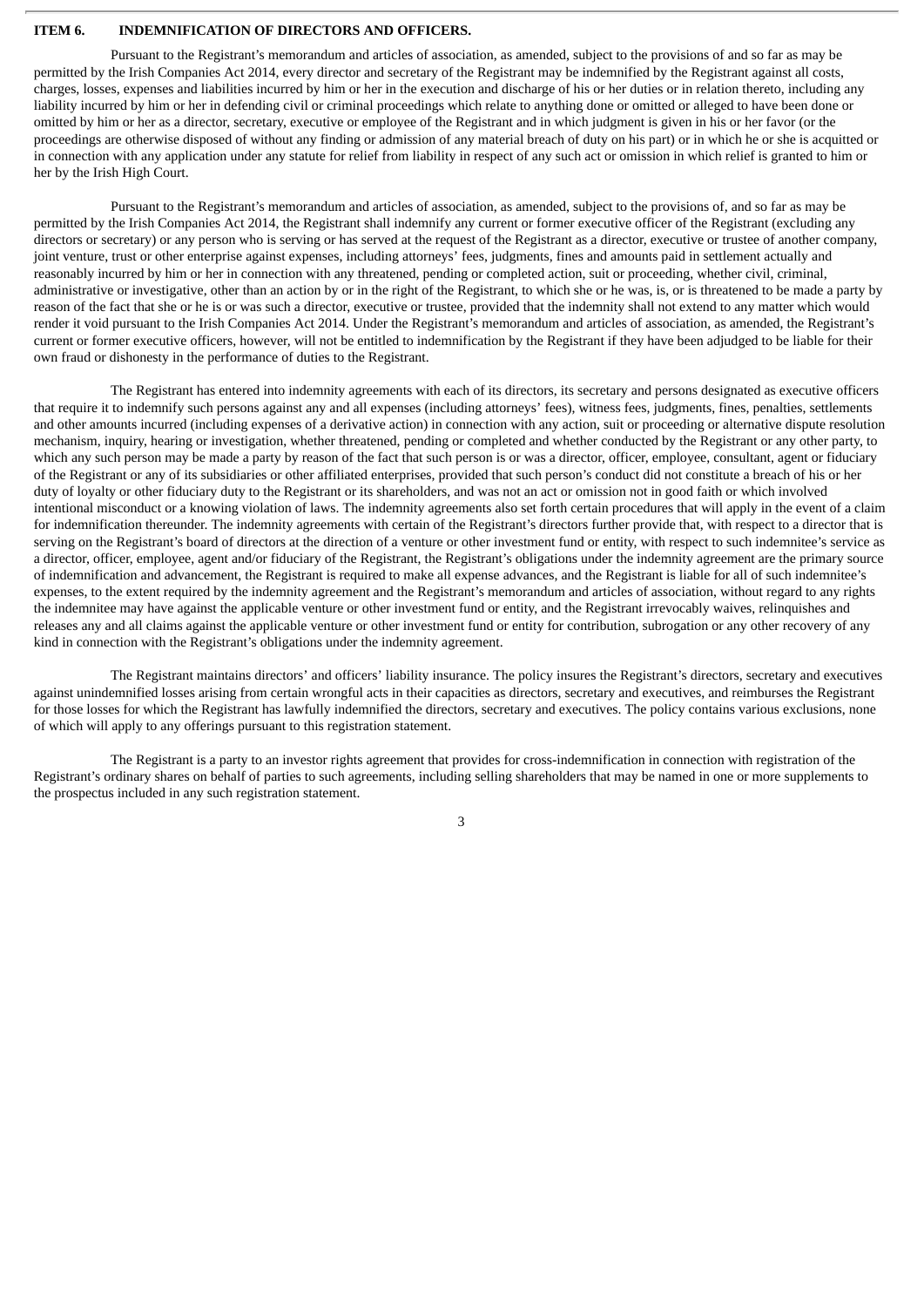#### **ITEM 7. EXEMPTION FROM REGISTRATION CLAIMED.**

Not applicable.

## **ITEM 8. EXHIBITS.**

| <b>Exhibit</b><br>No. | <b>Description of Document</b>                                                                                                                                                                                                                                                                                                                     |
|-----------------------|----------------------------------------------------------------------------------------------------------------------------------------------------------------------------------------------------------------------------------------------------------------------------------------------------------------------------------------------------|
| 4.1                   | Amended and Restated Memorandum and Articles of Association of Jazz Pharmaceuticals plc, as amended on August 4, 2016 (incorporated<br>herein by reference to Exhibit 3.1 in Jazz Pharmaceuticals plc's Quarterly Report on Form 10-Q (File No. 001-33500) for the period ended<br>June 30, 2016, as filed with the Commission on August 9, 2016). |
| 4.2                   | GW Pharmaceuticals plc Long Term Incentive Plan (incorporated herein by reference to Exhibit 4.1 in GW's Registration Statement on<br>Form S-8 (File No. 333-204389), filed with the SEC on May 22, 2015).                                                                                                                                         |
| 4.3                   | GW Pharmaceuticals plc 2017 Long-Term Incentive Plan (incorporated herein by reference to Exhibit 4.1 in GW's Registration Statement<br>on Form S-8 (file no. 333-217328), filed with the SEC on April 17, 2017).                                                                                                                                  |
| 4.4                   | GW Pharmaceuticals plc 2020 Long-Term Incentive Plan (incorporated herein by reference to Exhibit 4.1 in GW's Registration Statement<br>on Form S-8 (file no. 333-238737), filed with the SEC on May 27, 2020).                                                                                                                                    |
| 5.1                   | Opinion of Arthur Cox.*                                                                                                                                                                                                                                                                                                                            |
| 23.1                  | Consent of Arthur Cox (included in Exhibit 5.1).*                                                                                                                                                                                                                                                                                                  |
| 23.2                  | Consent of KPMG, independent registered public accounting firm for the Registrant.*                                                                                                                                                                                                                                                                |
| 24.1                  | Power of Attorney (included on signature page)                                                                                                                                                                                                                                                                                                     |

Filed herewith

## **ITEM 9. UNDERTAKINGS.**

- (a) The undersigned registrant hereby undertakes:
	- (1) To file, during any period in which offers or sales are being made, a post-effective amendment to this registration statement:
		- (i) To include any prospectus required by section 10(a)(3) of the Securities Act;
		- (ii) To reflect in the prospectus any facts or events arising after the effective date of the registration statement (or the most recent post-effective amendment thereof) which, individually or in the aggregate, represent a fundamental change in the information set forth in the registration statement. Notwithstanding the foregoing, any increase or decrease in volume of securities offered (if the total dollar value of securities offered would not exceed that which was registered) and any deviation from the low or high end of the estimated maximum offering range may be reflected in the form of prospectus filed with the Commission pursuant to Rule 424(b) if, in the aggregate, the changes in volume and price represent no more than a 20 percent change in the maximum aggregate offering price set forth in the "Calculation of Registration Fee" table in the effective registration statement; and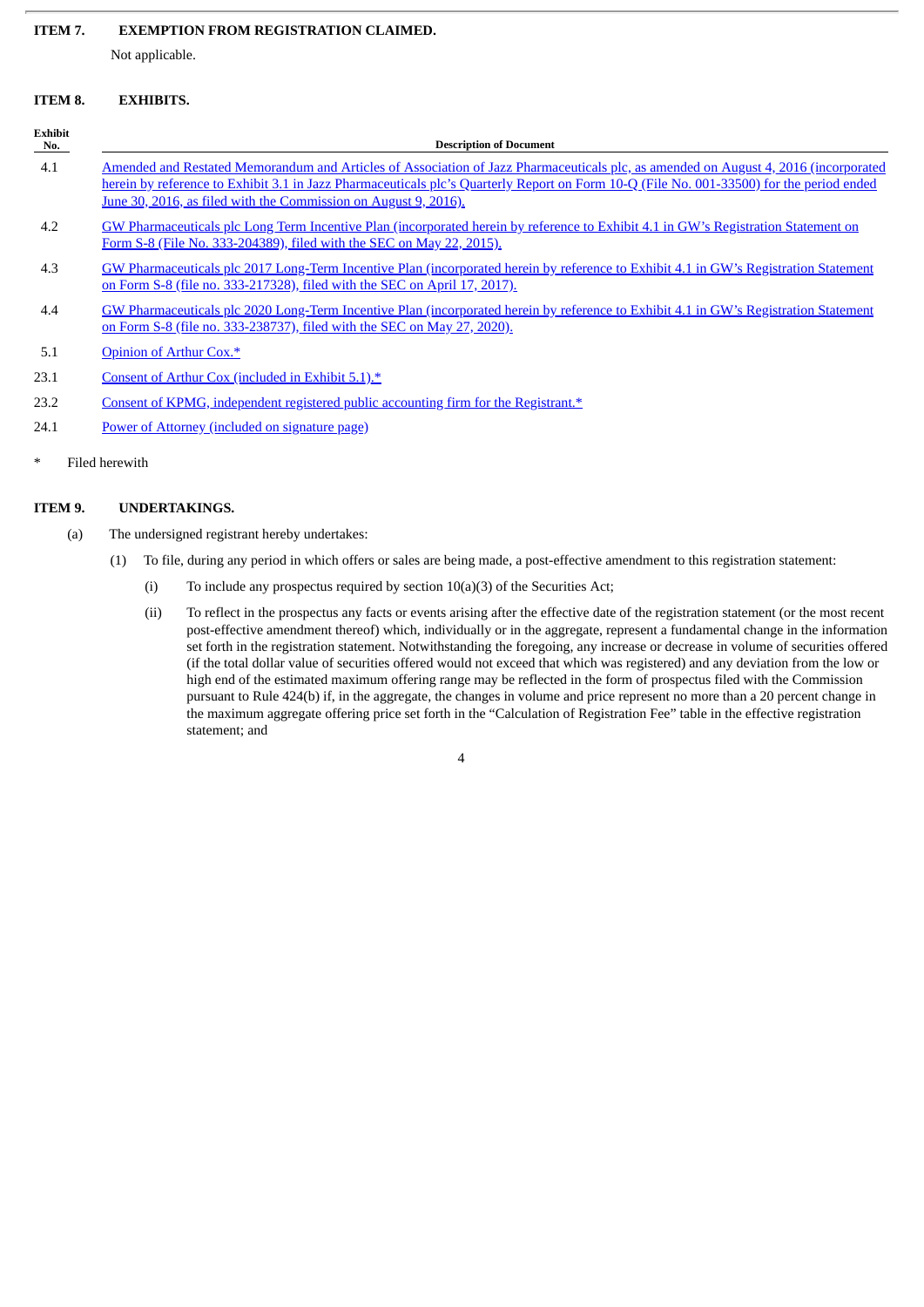(iii) To include any material information with respect to the plan of distribution not previously disclosed in the registration statement or any material change to such information in the registration statement;

*provided*, *however*, that paragraphs (a)(1)(i) and (a)(1)(ii) above do not apply if the information required to be included in a post-effective amendment by those paragraphs is contained in reports filed with or furnished to the Commission by the registrant pursuant to Section 13 or Section 15(d) of the Exchange Act that are incorporated by reference in the registration statement.

- (2) That, for the purpose of determining any liability under the Securities Act, each such post-effective amendment shall be deemed to be a new registration statement relating to the securities offered therein, and the offering of such securities at that time shall be deemed to be the initial *bona fide* offering thereof.
- (3) To remove from registration by means of a post-effective amendment any of the securities being registered which remain unsold at the termination of the offering.
- (b) The undersigned registrant hereby undertakes that, for purposes of determining any liability under the Securities Act, each filing of the registrant's annual report pursuant to Section 13(a) or Section 15(d) of the Exchange Act (and, where applicable, each filing of an employee benefit plan's annual report pursuant to Section 15(d) of the Exchange Act) that is incorporated by reference in the registration statement shall be deemed to be a new registration statement relating to the securities offered therein, and the offering of such securities at that time shall be deemed to be the initial *bona fide* offering thereof.
- (c) Insofar as indemnification for liabilities arising under the Securities Act may be permitted to directors, officers and controlling persons of the registrant pursuant to the foregoing provisions, or otherwise, the registrant has been advised that in the opinion of the Commission such indemnification is against public policy as expressed in the Securities Act and is, therefore, unenforceable. In the event that a claim for indemnification against such liabilities (other than the payment by the registrant of expenses incurred or paid by a director, officer or controlling person of the registrant in the successful defense of any action, suit or proceeding) is asserted by such director, officer or controlling person in connection with the securities being registered, the registrant will, unless in the opinion of its counsel the matter has been settled by controlling precedent, submit to a court of appropriate jurisdiction the question whether such indemnification by it is against public policy as expressed in the Securities Act and will be governed by the final adjudication of such issue.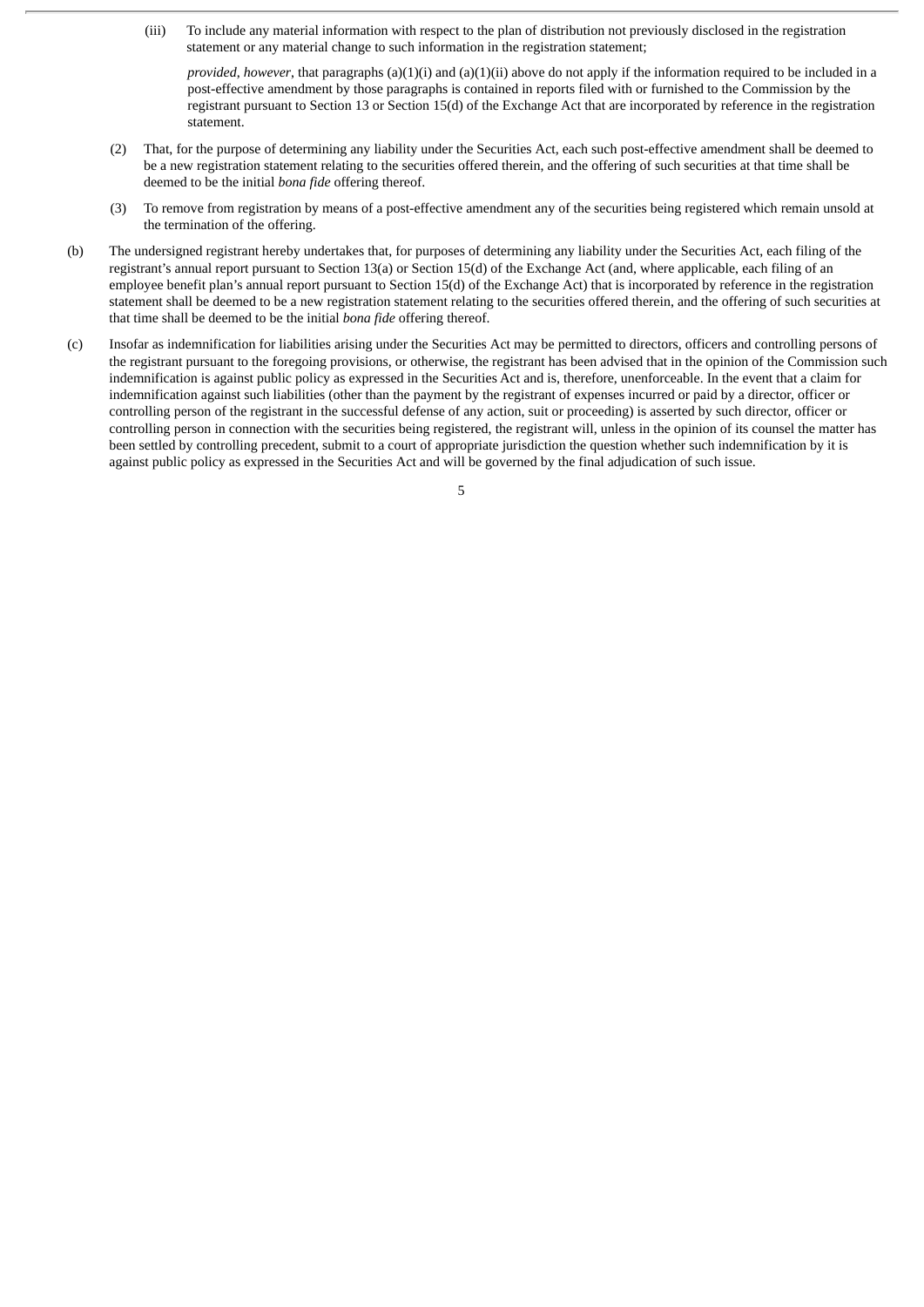#### **SIGNATURES**

Pursuant to the requirements of the Securities Act of 1933, the Registrant certifies that it has reasonable grounds to believe that it meets all of the requirements for filing on Form S-8 and has duly caused this Registration Statement to be signed on its behalf by the undersigned, thereunto duly authorized, in the City of Palo Alto, State of California on May 7, 2021.

> JAZZ PHARMACEUTICALS PUBLIC LIMITED COMPANY

By: /s/ Neena M. Patil

Name: Neena M. Patil Title: Chief Legal Officer and SVP, Legal and Corporate Affairs

## **POWER OF ATTORNEY**

<span id="page-7-0"></span>KNOW ALL PERSONS BY THESE PRESENTS, that each person whose signature appears below constitutes and appoints Bruce C. Cozadd, Neena M. Patil, Patricia Carr and Renée Galá, and each or any of them, as his or her true and lawful attorneys-in-fact and agents, with full powers of substitution and resubstitution, for him or her and in his or her name, place and stead, in any and all capacities, to sign any and all amendments (including post-effective amendments) to this Registration Statement, and to file the same, with all exhibits thereto, and other documents in connection therewith, with the Commission, and generally to do all such things in his or her name and behalf in their capacities as officers and directors to enable the Registrant to comply with the provisions of the Securities Act and all requirements of the Commission, granting unto said attorneys-in-fact and agents, and each of them, full power and authority to do and perform each and every act and thing requisite and necessary to be done in connection therewith and about the premises, as fully to all intents and purposes as he or she might or could do in person, hereby ratifying and confirming all that said attorneys-in-fact and agents, or any of them, or their or his substitute or substitutes, may lawfully do or cause to be done by virtue hereof.

Pursuant to the requirements of the Securities Act, this Registration Statement has been signed by the following persons in the capacities and on the dates indicated:

| Signature |                     | <b>Title</b>                                                                        | <b>Date</b> |  |
|-----------|---------------------|-------------------------------------------------------------------------------------|-------------|--|
|           | /s/ Bruce C. Cozadd | Chairman, Chief Executive Officer and Director                                      | May 7, 2021 |  |
|           | Bruce C. Cozadd     | (Principal Executive Officer and Authorized Representative in<br>the United States) |             |  |
|           | /s/ Renée Galá      | Executive Vice President and Chief Financial Officer                                | May 7, 2021 |  |
|           | Renée Galá          | (Principal Financial Officer)                                                       |             |  |
|           | /s/ Patricia Carr   | Vice President, Finance                                                             | May 7, 2021 |  |
|           | Patricia Carr       | (Principal Accounting Officer)                                                      |             |  |
|           | /s/ Paul L. Berns   | Director                                                                            | May 7, 2021 |  |
|           | Paul L. Berns       |                                                                                     |             |  |
|           | /s/ Jennifer Cook   | Director                                                                            | May 7, 2021 |  |
|           | Jennifer Cook       |                                                                                     |             |  |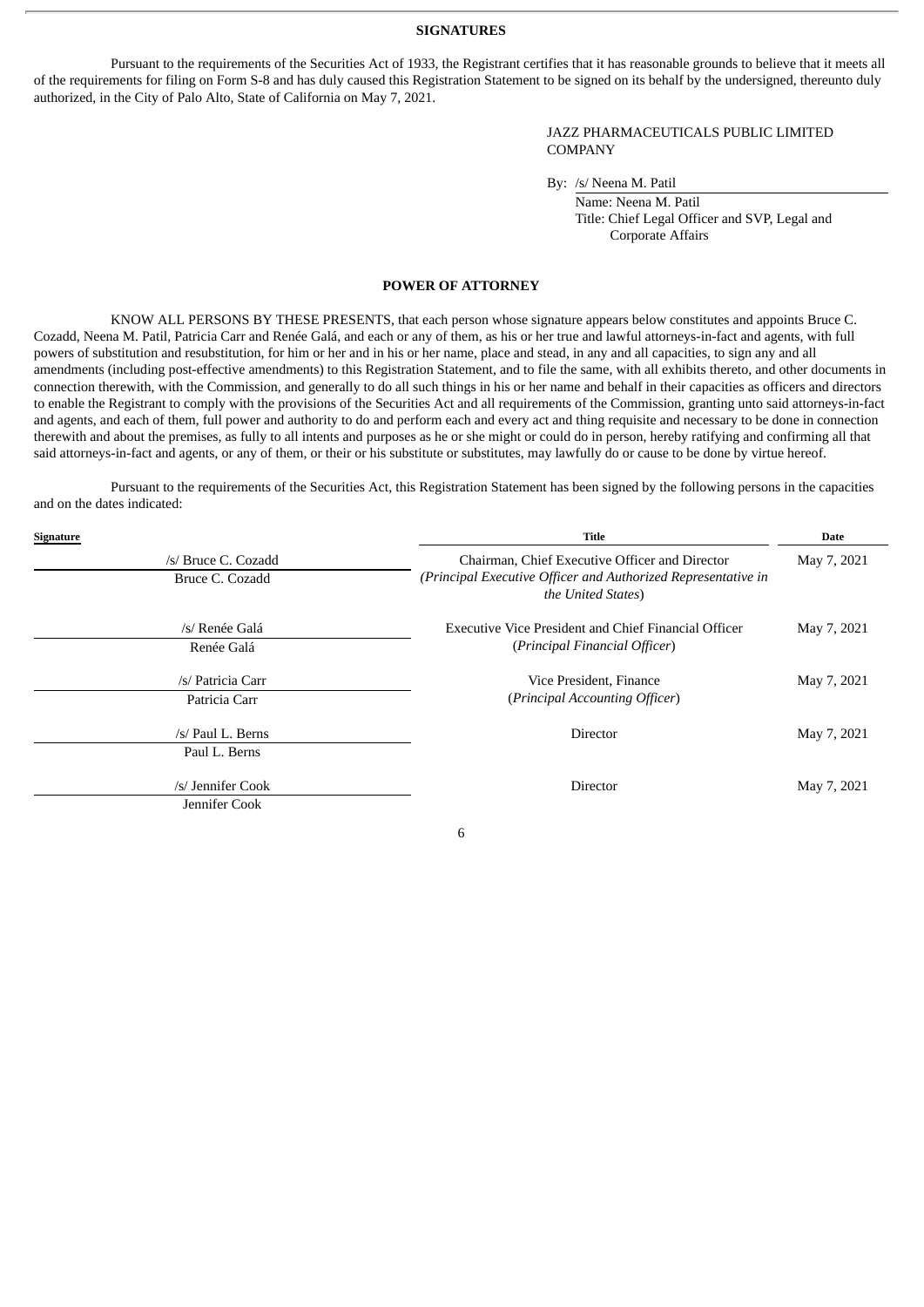| /s/ Patrick G. Enright          | Director        | May 7, 2021 |
|---------------------------------|-----------------|-------------|
| Patrick G. Enright              |                 |             |
| /s/ Peter Gray                  | <b>Director</b> | May 7, 2021 |
| Peter Gray                      |                 |             |
| /s/ Heather Ann McSharry        | Director        | May 7, 2021 |
| Heather Ann McSharry            |                 |             |
| /s/ Seamus C. Mulligan          | Director        | May 7, 2021 |
| Seamus C. Mulligan              |                 |             |
| /s/ Kenneth W. O'Keefe          | Director        | May 7, 2021 |
| Kenneth W. O'Keefe              |                 |             |
| /s/ Anne O'Riordan              | Director        | May 7, 2021 |
| Anne O'Riordan                  |                 |             |
| /s/ Norbert G. Riedel, Ph.D.    | Director        | May 7, 2021 |
| Norbert G. Riedel, Ph.D.        |                 |             |
| /s/ Elmar Schnee                | Director        | May 7, 2021 |
| Elmar Schnee                    |                 |             |
| /s/ Mark D. Smith, M.D.         | Director        | May 7, 2021 |
| Mark D. Smith, M.D.             |                 |             |
| /s/ Catherine A. Sohn, Pharm.D. | Director        | May 7, 2021 |
| Catherine A. Sohn, Pharm.D.     |                 |             |
| /s/ Rick E Winningham           | Director        | May 7, 2021 |
| Rick E Winningham               |                 |             |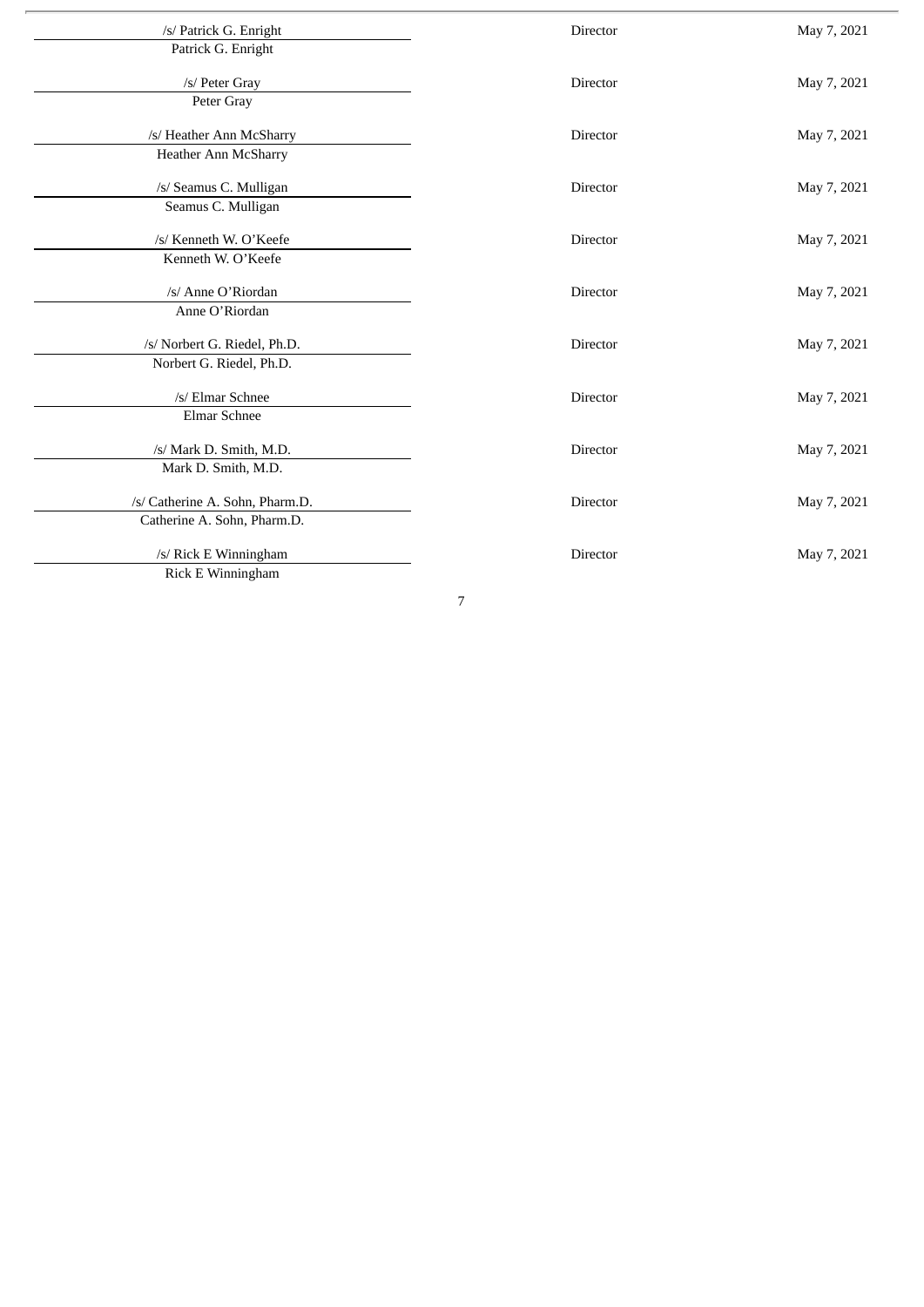<span id="page-9-0"></span>7 May 2021 Board of Directors Jazz Pharmaceuticals plc 5th Floor Waterloo Exchange Waterloo Road Dublin 4

## **Re: Jazz Pharmaceuticals plc Registration Statement on Form S-8 in relation to the Plans**

Ladies and Gentlemen,

## 1. **Basis of Opinion**

- 1.1 We are acting as Irish counsel to Jazz Pharmaceuticals plc, a public company limited by shares, incorporated under the laws of Ireland, with its registered office at 5th Floor, Waterloo Exchange, Waterloo Road, Dublin 4 (the "**Company**"), in connection with the filing by the Company of a registration statement on Form S-8 (the "**Registration Statement**") with the United States Securities and Exchange Commission (the "**SEC**") on or around the date hereof under the Securities Act of 1933, as amended (the "**Securities Act**"), relating to the registration of 1,864,475 ordinary shares with nominal value US\$0.0001 of the Company (the "**Shares**") that may be delivered (i) in respect of shares reserved for issuance under; or (ii) upon the exercise of options assumed under, the GW Pharmaceuticals plc Long-Term Incentive Plan, the GW Pharmaceuticals plc 2017 Long-Term 1. S-lan and the GW Pharmaceuticals plc 2020 Long-Term Incentive Plan (the "**Plans**") assumed by the Company pursuant to the terms of (i) a transaction agreement dated 3 February 2021 between the Company, Jazz Pharmaceuticals UK Holdings Limited ("**Jazz UK**") and GW Pharmaceuticals plc ("**GW**") (the "**Transaction Agreement**") and (ii) a scheme of arrangement between the Company, Jazz UK and GW under Part 26 of the United Kingdom Companies Act 2006 dated 5 May 2021 (the "**Scheme**").
- 1.2 This Opinion is confined to, given in all respects on the basis of, governed by and is to be construed in accordance with, the laws of Ireland (meaning Ireland exclusive of Northern Ireland) in force as at the date hereof as currently applied and interpreted by the courts of Ireland. We have made no investigation of and we express no opinion as to the laws of any other jurisdiction or the effect thereof.
- 1.3 This Opinion is also strictly confined to:
	- (a) the matters expressly stated herein at paragraph 2 below and is not to be read as extending by implication or otherwise to any other matter;
	- (b) the Documents (as defined in the Schedule); and
	- (c) the searches listed at paragraph 1.5 below.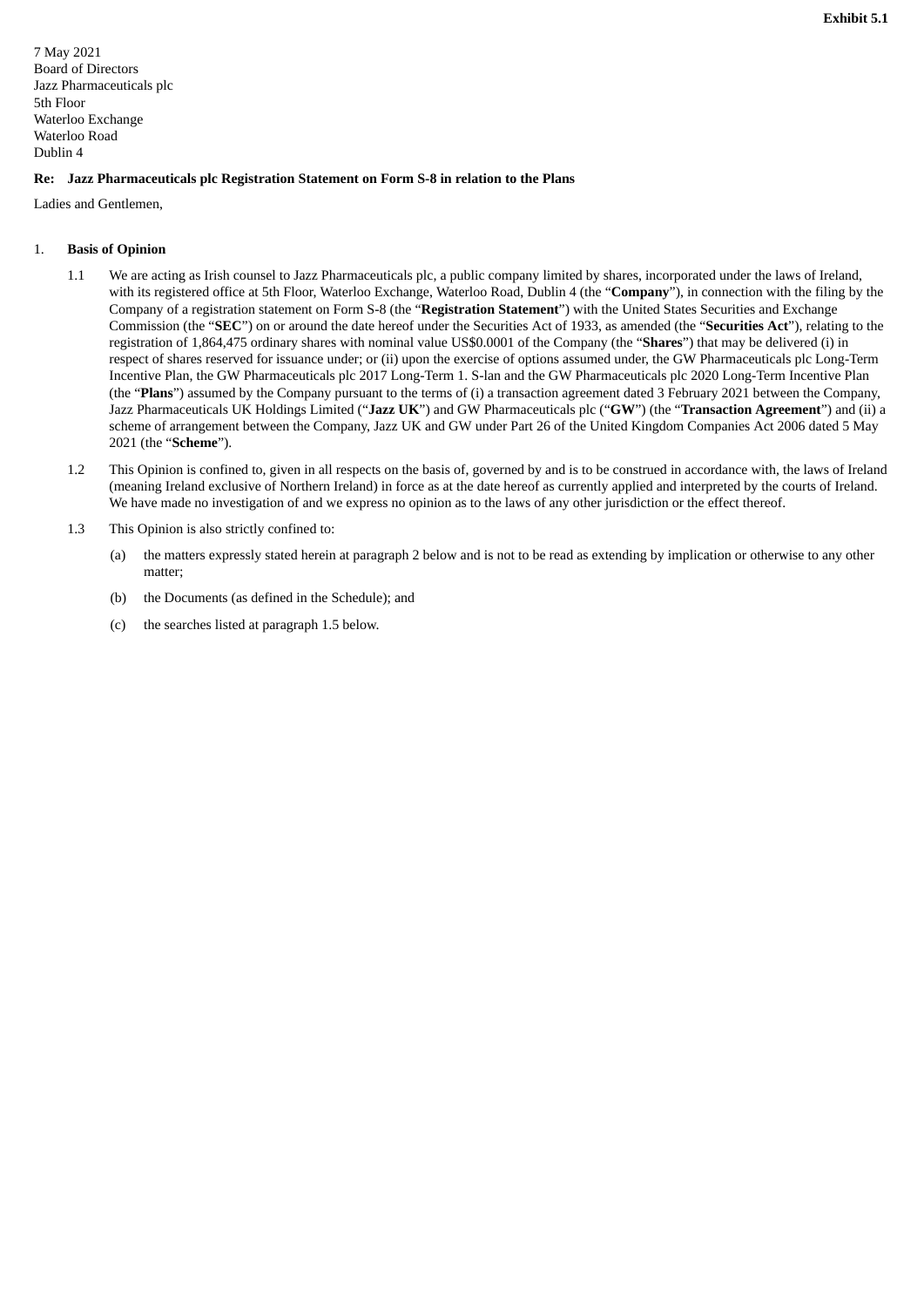We express no opinion, and make no representation or warranty, as to any matter of fact or in respect of any documents which may exist in relation to the Plans other than the Documents.

- 1.4 For the purpose of giving this Opinion, we have examined copies sent to us by email in pdf or other electronic format of the Documents.
- 1.5 For the purpose of giving this Opinion, we have caused to be made the following legal searches against the Company on or about the date hereof:
	- (a) on the file of the Company maintained by the Companies Registration Office, Dublin (the "**CRO**") for returns of allotments, special resolutions amending the Memorandum and Articles of Association of the Company and notice of the appointment of directors and secretary of the Company and for the appointment of any receiver, examiner or liquidator;
	- (b) in the Judgments Office of the High Court of Ireland; and
	- (c) in the Central Office of the High Court of Dublin for any proceedings or petitions filed.

#### 2. **Opinion**

Subject to the assumptions and qualifications set out in this Opinion and to any matters not disclosed to us, we are of the opinion that:

- 2.1 the Company is a public company limited by shares, is duly incorporated and validly existing under the laws of Ireland and has the requisite corporate authority to issue the Shares; and
- 2.2 when the Shares have been issued and, if required, paid for pursuant to and in accordance with the terms and conditions referred to or summarized in the applicable resolutions and the Plans, the Shares will be validly issued, fully paid up and non-assessable (which term means when used herein that no further sums are required to be paid by the holders thereof in connection with the issue of such shares).

## 3. **Assumptions**

For the purpose of giving this Opinion, we assume the following without any responsibility on our part if any assumption proves to have been untrue as we have not verified independently any assumption:

- 3.1 that the Company will receive consideration equal to the aggregate of the nominal value and any premium required to be paid up on the Shares issued pursuant to awards under the Plans and that such consideration will be in cash and/or otherwise provided in accordance with Irish law;
- 3.2 that the filing of the Registration Statement with the SEC has been authorized by all necessary actions under all applicable laws other than Irish law;
- 3.3 that the vesting of any awards granted under the Plans and the issue of the Shares upon vesting of such awards (and the issue of the Shares in connection with any other awards granted under the Plans) will be conducted in accordance with the terms and the procedures described in the Plans and the applicable award agreement;
- 3.4 that the exercise of any options granted under the Plans and the issue of the Shares upon exercise of such options (and the issue of the Shares in connection with any other awards granted under the Plans) will be conducted in accordance with the terms and the procedures described in the Plans and the applicable award or enrolment agreement, as the case may be;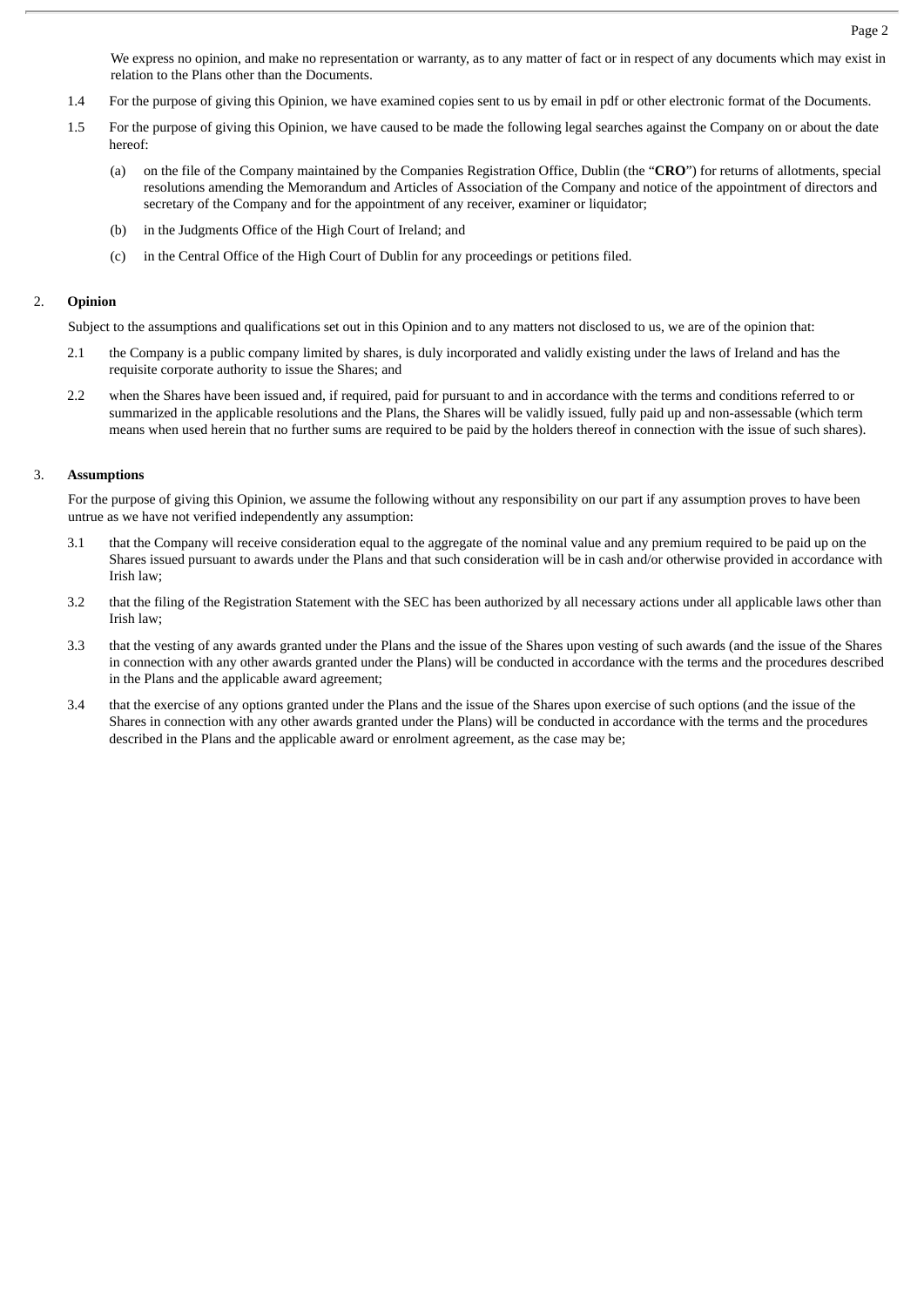- 3.5 with respect to grants or issuances of any awards under the Plans on or after August 4, 2021 (the date of expiry of the Company's existing authority to issue Shares) which could result in the issuance of Shares, that the Company will have renewed its authority to issue the Shares in accordance with the terms and conditions set out in the Articles of Association of the Company and the Companies Act 2014 of Ireland for the remainder of the period that the Registration Statement will continue in effect;
- 3.6 that, at the time of grant or issue by the compensation committee of the board of directors of the Company (the "**Committee**") of any award or Share under the Plans, the Committee has been duly constituted and remains a duly constituted committee of the board of directors of the Company having the necessary powers and authorities to issue awards and the Shares;

## *Authenticity and bona fides*

- 3.7 the completeness and authenticity of all documents submitted to us as originals or copies of originals and (in the case of copies) conformity to the originals of copy documents and the genuineness of all signatories (electronic or otherwise), stamps and seals thereon;
- 3.8 where incomplete Documents have been submitted to us or signature pages only have been supplied to us for the purposes of issuing this Opinion, that the originals of such Documents correspond in all respects with the last draft of the complete Documents submitted to us;
- 3.9 that the terms of the Documents will be observed and performed by the parties thereto;
- 3.10 that the copies produced to us of minutes of meetings and/or of resolutions correctly record the proceedings at such meetings and/or the subject matter which they purport to record and that any meetings referred to in such copies were duly convened, duly quorate and held, that those present at any such meetings were entitled to attend and vote at the meeting, and acted bona fide throughout and that no further resolutions have been passed or other action taken which would or might alter the effectiveness thereof;
- 3.11 that the Memorandum and Articles of Association of the Company amended on August 4, 2016 are the current Memorandum and Articles of Association of the Company, are up to date and have not been amended or superseded and that there are no other terms governing the Shares other than those set out in the Memorandum and Articles of Association of the Company;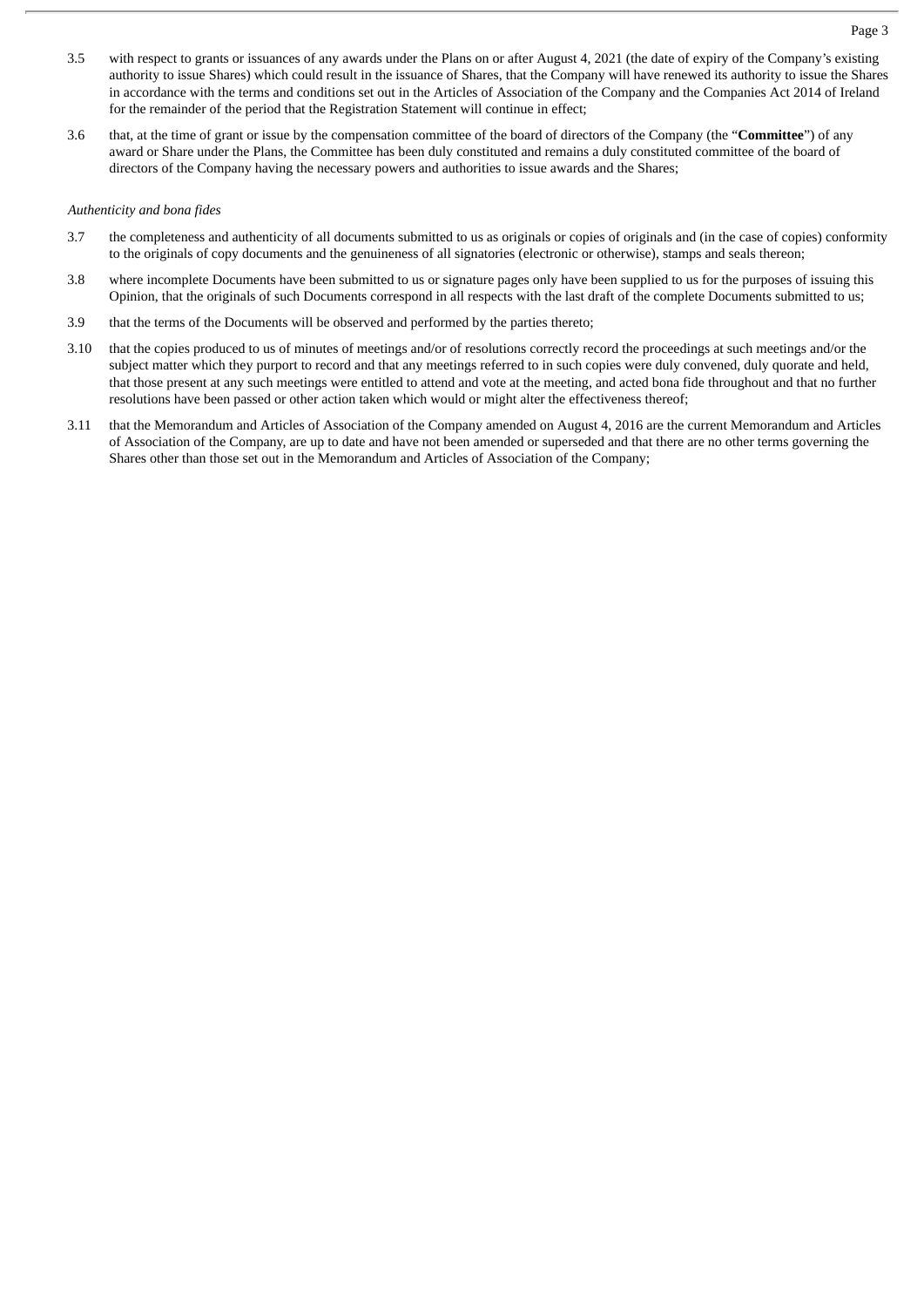## *Accuracy of searches and warranties*

- 3.12 the accuracy and completeness of the information disclosed in the searches referred to in paragraph 1.5 above and that such information has not since the time of such search or enquiry been altered. It should be noted that:
	- (a) the position reflected by the searches may not be fully up-to-date, and this risk may be higher at the date of this Opinion:
		- (i) while emergency measures introduced by the Irish Government in light of the COVID-19 pandemic remain in place; and
		- (ii) due to the CRO not having confirmed when it will clear the backlog in filings arising from the temporary unavailability of many CRO services between 8 and 15 December 2020 due to a digital transformation project; and
		- (b) searches at the CRO do not necessarily reveal whether or not a prior charge has been created or a resolution has been passed or a petition presented or any other action taken for the winding-up of or the appointment of a receiver or an examiner to the Company;
- 3.13 the truth, completeness and accuracy of all representations and statements as to factual matters contained in the Documents; and

#### *Commercial Benefit*

3.14 that the Documents have been entered into for bona fide commercial purposes, on arm's length terms and for the benefit of each party thereto and are in those parties' respective commercial interest and for their respective corporate benefit.

#### 4. **Disclosure**

This Opinion is addressed to you in connection with the registration of the Shares with the SEC. We hereby consent to the filing of this Opinion as an exhibit to the Registration Statement to be filed with the SEC. In giving this consent, we do not thereby admit that we are in a category of person whose consent is required under Section 7 of the Securities Act.

Yours faithfully

oller Cox

ARTHUR COX LLP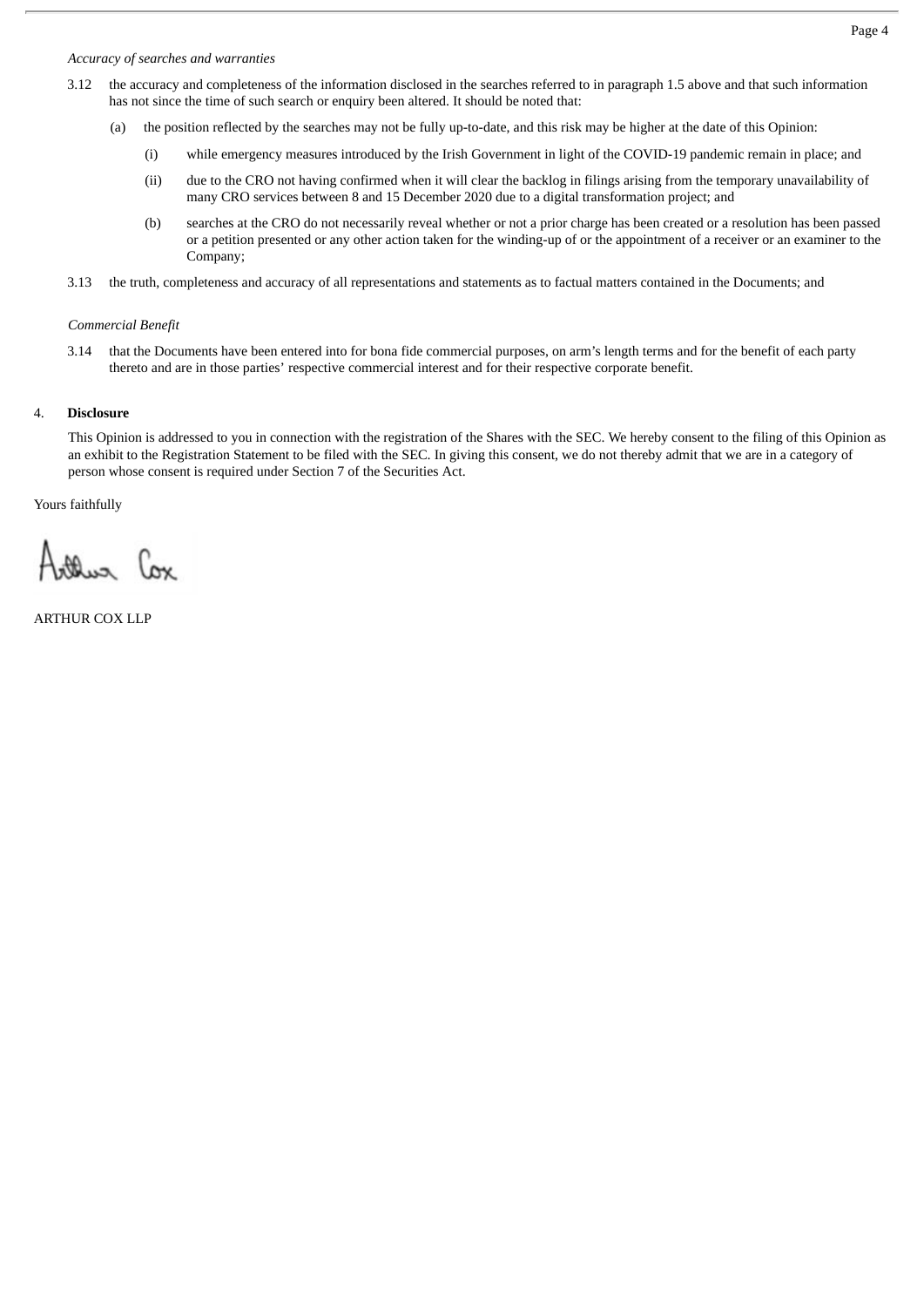## **SCHEDULE**

## **DOCUMENTS**

- 1. A copy of the form of the Registration Statement to be filed by the Company with the SEC;
- 2. A copy of the Plans;
- 3. A copy of the proxy statement filed by GW Pharmaceuticals plc with the SEC on 15 March 2021, with a copy of the Transaction Agreement at Annex A and a copy of the Scheme at Annex B;
- 4. A copy of court order of the High Court of Justice of England and Wales approving the Scheme dated 5 May 2021;
- 5. A copy of the resolutions of the board of directors of the Company regarding the approval of the Transaction Agreement and the Scheme by the Company dated 2 February 2021;
- 6. A copy of the Memorandum and Articles of Association of the Company as amended by resolutions of the shareholders of the Company on 4 August 2016;
- 7. A copy of the certificate from an authorised officer of the Company in relation to the share capital of the Company dated 7 May 2021;
- 8. A copy of the Certificate of Incorporation of the Company dated and executed 16 March 2005; and
- 9. Letter of Status from the Companies Registration Office, Dublin dated 7 May 2021.